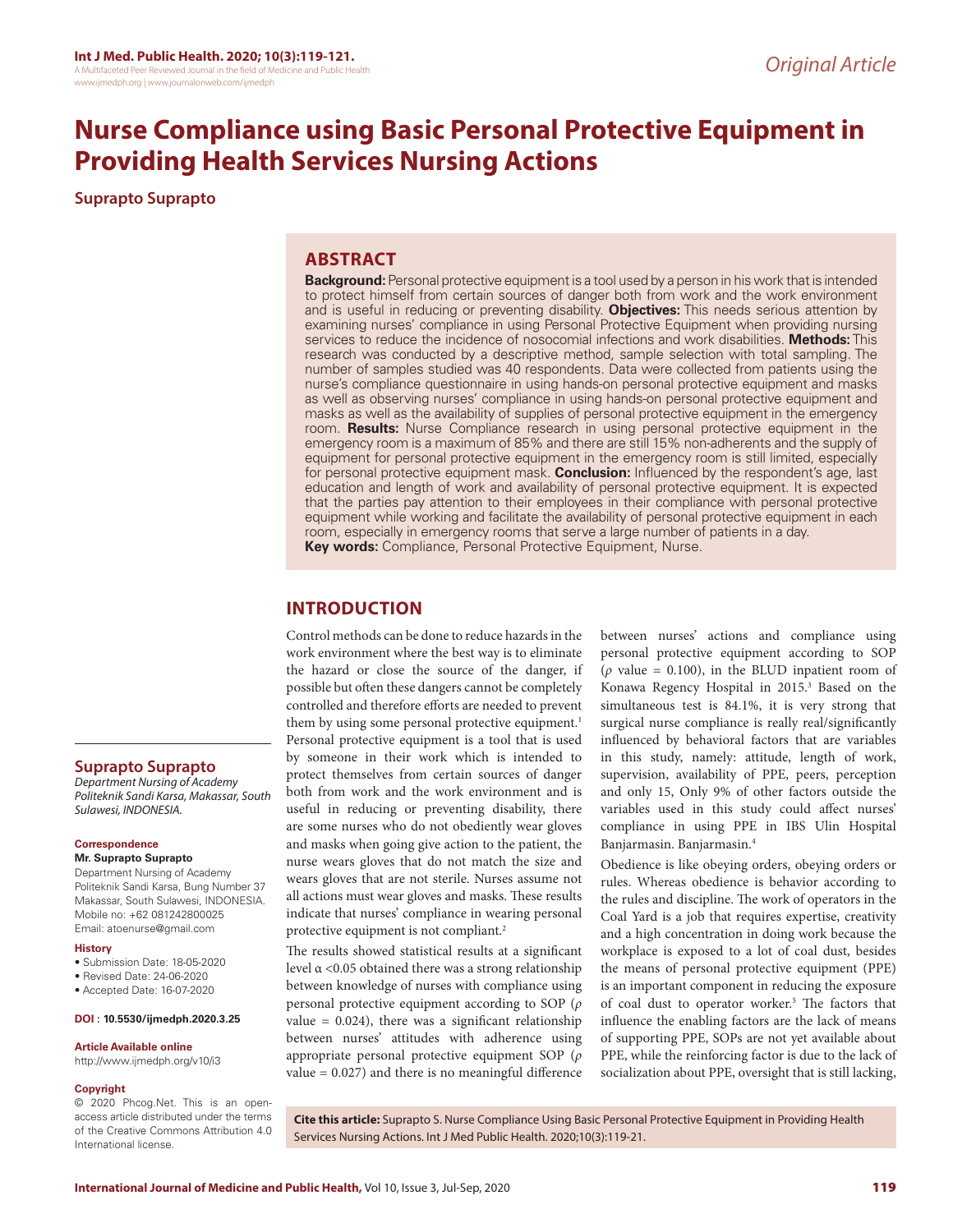there are no sanctions or rewards for those who obey or are not compliant to use PPE. Health status is influenced by predisposing factors, enabling factors, reinforcing factors and compliance with PPE use by 45.7% while 54.3% is influenced by other variables.<sup>6</sup>

Preparation of fixed procedures or operational standard procedures governing personal protective equipment in hospitals, will reduce the risk of a nurse being infected by the disease so that the safety of nurses' work will be more secure and the provision of nursing care will be of better quality because it is carried out according to existing operational standards. Each hospital certainly has a standard operational procedure of action that must be followed by every health worker, but there are still health workers who do not use basic personal protective equipment.

# **MATERIALS AND METHODS**

The research design used is descriptive design. This study aims to identify nurses' compliance in using personal protective equipment in the emergency room at the Makassar General Hospital. In particular, it also wants to know how nurses' habits in using personal protective equipment in providing nursing care services. Research with a descriptive design aims to describe (describe) urgent events that occur in the current conditions. Descriptive activity is carried out systematically and emphasizes more on factual data than the conclusion.

The population in this study were all nurses in the emergency room with a total of 40 people. The sample is a portion of the whole object examined which is considered to represent the entire population. In this study the sample was all nurses who served in the emergency unit. Determination of the number of samples using total sampling techniques how to take this sample is to take all members of the population into the sample because of limited population.

Multivariate analysis was carried out to explain or describe the characteristics of the observed variables and measured based on the value of data distribution, namely the minimum and maximum values. The variables studied in the questionnaire were Nurse's compliance in using (handscon and mask) and also to know the age, sex and duration of work. Personal protective equipment in the emergency room.

# **RESULTS AND DISCUSSION**

Based on the analysis shows that of the 40 respondents, the majority complied with the use of basic personal protective equipment handson and masks with a total of 34 (85%) and respondents who were not compliant in the use of basic personal protective equipment hands-on and masks when performing nursing actions amounted to 6 people (15%). The level of compliance of nurses in using personal protective equipment on duty in the emergency room can be categorized as compliant to the maximum (85%). But in this study there were still respondents who were not compliant in the use of personal protective equipment there were 6 (15%) respondents with various reasons.

Expressing compliance can be influenced by internal factors and external factors such as age, education, knowledge and years of service which suggests that the factors that affect compliance are education, age and length of work.7 That the majority of nurses in PKU Muhammadiyah Gombong Hospital have a good level of knowledge (88.3%). The majority of nurses at PKU Muhammadiyah Gombong Hospital have compliant behavior in the use of personal protective equipment (78.3%). There is a relationship between the level of knowledge of nurses with the level of compliance of nurses in the use of personal protective equipment for the prevention and reduction of risk of infection in PKU Muhammadiyah Gombong Hospital ( $p = 0,000$ ).<sup>8</sup>

It can be concluded starting in terms of the age of the respondents 20-29 years (45%), 30-39 years (45%) and 40-49 years (10%) also affect one's compliance. That someone in old age is more adaptive so that in carrying out a procedure more quickly respond and do it correctly.<sup>9</sup> Inversely proportional to those stating that someone who is younger tends to have a strong physique and can work hard but in working less disciplined and less responsible.<sup>10</sup>

The results of hypothesis testing using the Chi-square test between the age variable and the nurse's compliance variable to the use of PPE showed a *p*-value of 0.779> 0.05, which means that Ha was refused H0. So it can be concluded that there is no relationship between the age of the respondents with the level of compliance of respondents in using PPE.11 Respondent education is also a factor that influences the compliance of

nurses with DIII nursing education as many as 14 (35%), Nursing S1 as much as 20 (50%) and Nurse education 6 (15%), where education influences the individual mindset while the mindset influences one's behavior as well as will. Willingness is a basic impulse from within that is higher than instinct, reflexes, automatism, craving, habits, inclinations and passions. Willingness is the encouragement of the conscious mind based on consideration of thoughts and feelings and the whole person who causes activities directed at achieving certain goals related to the needs of his personal life.12 This is perhaps what the nurses lacked. Although the level of knowledge is good because of the high level of education, but if there is no will they will not be obedient to use personal protective equipment.<sup>13</sup> In accordance with the statistical test results a significant value ( $\rho$ ) = 0.296 where this value is greater than the value used which is  $\alpha = 0.05$ . Conclusion: there is no significant relationship between the education level of emergency nurse nurses with compliance with the implementation of standard operating procedures for admission of new patients in AM Parikesit Tenggarong Hospital.<sup>14</sup>

Length of work  $> 5$  years (55%), 5-10 years (40%) and <10 years (5%) are also factors that influence compliance. According to Gibson (1997), the longer a person works the higher the level of achievement, the high achievement comes from good behavior in this case good behavior to use personal protective equipment while working.

Where someone who has worked for a long time is expected to better understand his work including the effects of his work. Supervision is the variable that contributes the most in influencing nurses in using personal protective equipment in the prevention of nosocomial infections in hospitals. Range It is recommended that the hospital be obliged to facilitate, complete the means of personal protective equipment in accordance with health and safety regulations and laws and is expected

| <b>Obedient</b> |                    | <b>Value</b> | F        | <b>Hypothesis</b><br>$\mathsf{d}_i$ | d,     | Sig. |
|-----------------|--------------------|--------------|----------|-------------------------------------|--------|------|
| Obedient        | Pillai's Trace     | .965         | 247.246b | 4.000                               | 36,000 | .000 |
|                 | Wilks' Lambda      | .035         | 247.246b | 4.000                               | 36,000 | .000 |
|                 | Hotelling's Trace  | 27,472       | 247.246b | 4.000                               | 36,000 | .000 |
|                 | Roy's Largest Root | 27.472       | 247.246b | 4.000                               | 36,000 | .000 |